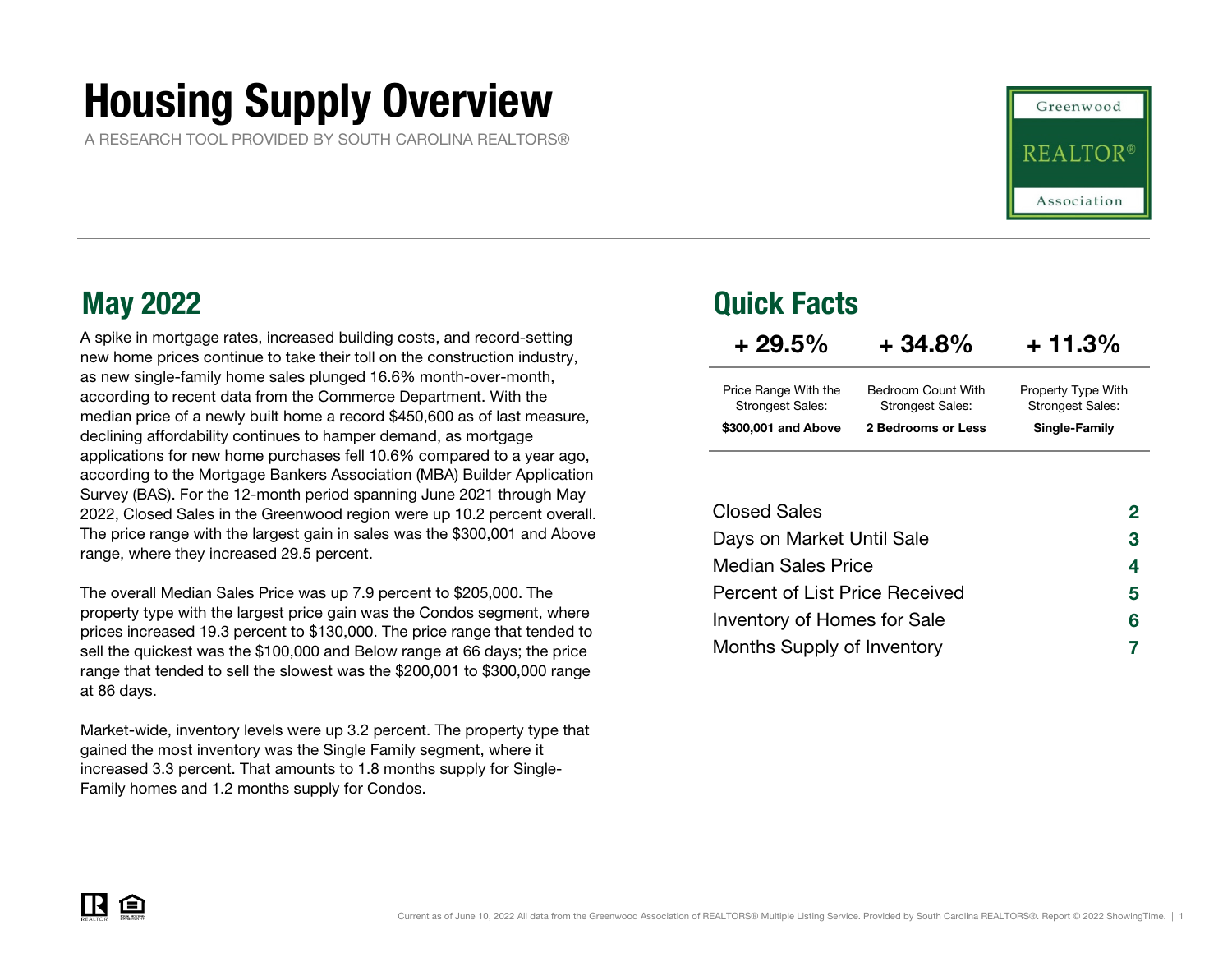### Closed Sales

A count of properties on which offers have been accepted. Based on a rolling 12-month total.









All Properties **Single-Family Homes** Condos

More

| <b>By Price Range</b>   | $5 - 2021$ | 5-2022 | Change   | $5 - 2021$ | 5-2022 | Change   | $5 - 2021$ | 5-2022 | Change     |
|-------------------------|------------|--------|----------|------------|--------|----------|------------|--------|------------|
| \$100,000 and Below     | 187        | 145    | - 22.5%  | 160        | 129    | - 19.4%  |            |        | $-100.0\%$ |
| \$100.001 to \$150.000  | 204        | 224    | $+9.8%$  | 185        | 198    | $+7.0%$  | 5          | ა      | $0.0\%$    |
| \$150.001 to \$200.000  | 229        | 232    | $+1.3%$  | 222        | 225    | $+1.4%$  |            |        | $0.0\%$    |
| \$200,001 to \$300,000  | 271        | 329    | $+21.4%$ | 264        | 323    | + 22.3%  |            |        | $0.0\%$    |
| \$300,001 and Above     | 244        | 316    | $+29.5%$ | 243        | 315    | + 29.6%  |            |        | $- -$      |
| <b>All Price Ranges</b> | 1,136      | 252.ا  | $+10.2%$ | 1.075      | 1,196  | $+11.3%$ | 11         |        | $-36.4%$   |
|                         |            |        |          |            |        |          |            |        |            |

Less

| <b>By Bedroom Count</b>   | 5-2021 | 5-2022 | Change   | $5 - 2021$ | 5-2022 | Change   | 5-2021 | 5-2022 | Change   |
|---------------------------|--------|--------|----------|------------|--------|----------|--------|--------|----------|
| 2 Bedrooms or Less        | 181    | 244    | + 34.8%  | 143        | 207    | + 44.8%  |        |        | - 28.6%  |
| 3 Bedrooms                | 609    | 673    | $+10.5%$ | 588        | 654    | $+11.2%$ |        |        | - 50.0%  |
| 4 Bedrooms or More        | 346    | 335    | $-3.2%$  | 344        | 335    | - 2.6%   |        |        | $- -$    |
| <b>All Bedroom Counts</b> | .136   | 1.252  | + 10.2%  | 1.075      | .196   | $+11.3%$ |        |        | $-36.4%$ |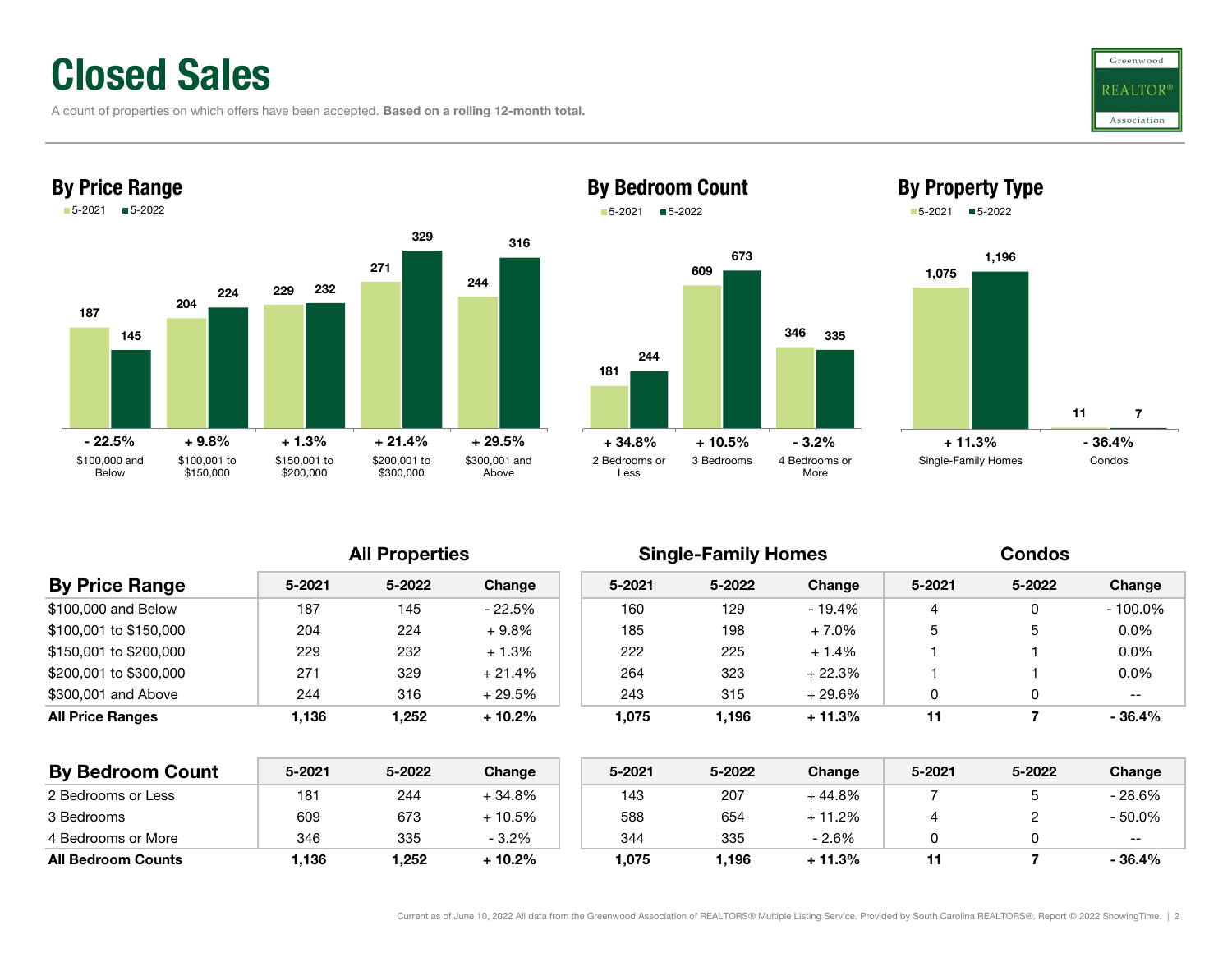## Days on Market Until Sale

Average number of days between when a property is listed and when an offer is accepted. Based on a rolling 12-month average.





### By Bedroom Count 5-2021■5-2022





| <b>By Price Range</b>   | $5 - 2021$ | 5-2022 | Change   | $5 - 2021$ | 5-2022 | Change    | 5-2021 | 5-2022 | Change     |
|-------------------------|------------|--------|----------|------------|--------|-----------|--------|--------|------------|
| \$100,000 and Below     | 84         | 66     | $-21.4%$ | 86         | 68     | - 20.9%   | 34     |        | $-100.0\%$ |
| \$100,001 to \$150,000  | 76         | 67     | $-11.8%$ | 78         | 70     | - 10.3%   | 52     | 59     | + 13.5%    |
| \$150,001 to \$200,000  | 78         | 70     | $-10.3%$ | 77         | 70     | $-9.1%$   | 54     | 51     | $-5.6%$    |
| \$200,001 to \$300,000  | 105        | 86     | $-18.1%$ | 106        | 86     | $-18.9\%$ | 119    | 166    | $+39.5%$   |
| \$300,001 and Above     | 127        | 86     | $-32.3%$ | 127        | 86     | $-32.3%$  |        |        | $- -$      |
| <b>All Price Ranges</b> | 95         | 77     | $-18.9%$ | 97         | 78     | - 19.6%   | 53     | 73     | $+37.7%$   |
|                         |            |        |          |            |        |           |        |        |            |

| <b>By Bedroom Count</b>   | 5-2021 | 5-2022 | Change   | 5-2021 | 5-2022 | Change   | 5-2021 | 5-2022 | Change  |
|---------------------------|--------|--------|----------|--------|--------|----------|--------|--------|---------|
| 2 Bedrooms or Less        | 76     | 62     | $-18.4%$ | 79     | 65     | - 17.7%  | 46     | ں ،    | + 63.0% |
| 3 Bedrooms                | 86     | ے ا    | - 16.3%  | 86     | 72     | - 16.3%  | 66     | 68     | + 3.0%  |
| 4 Bedrooms or More        | 122    | 99     | - 18.9%  | 122    | 99     | $-18.9%$ |        |        | $- -$   |
| <b>All Bedroom Counts</b> | 95     |        | $-18.9%$ | 97     | 78     | $-19.6%$ | 53     |        | + 37.7% |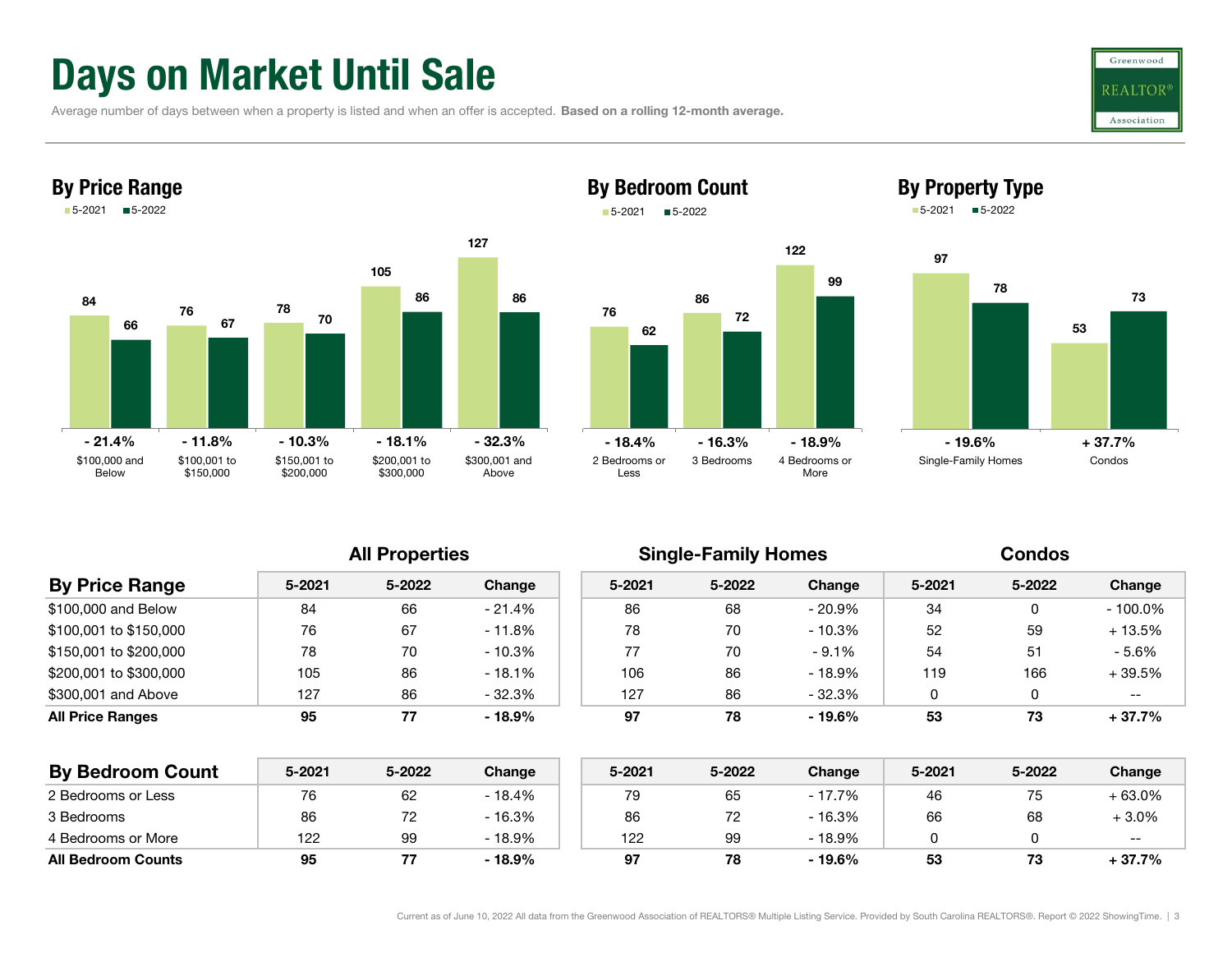## Median Sales Price

By Bedroom Count

|  | Median price point for all closed sales, not accounting for seller concessions. Based on a rolling 12-month median. |  |
|--|---------------------------------------------------------------------------------------------------------------------|--|
|  |                                                                                                                     |  |





### By Property Type

5-2021 5-2022



| <b>By Bedroom Count</b>   | 5-2021    | 5-2022    | Change    | $5 - 2021$ | 5-2022    | Change   | 5-2021    | 5-2022    | Change  |
|---------------------------|-----------|-----------|-----------|------------|-----------|----------|-----------|-----------|---------|
| 2 Bedrooms or Less        | \$93,000  | \$113,950 | $+22.5%$  | \$92,500   | \$114,900 | + 24.2%  | \$94,000  | \$105,500 | + 12.2% |
| 3 Bedrooms                | \$178.500 | \$198,000 | $+10.9\%$ | \$178,500  | \$199,000 | $+11.5%$ | \$155,000 | \$160,000 | $+3.2%$ |
| 4 Bedrooms or More        | \$275,000 | \$295,000 | $+7.3%$   | \$275,000  | \$295,000 | $+7.3%$  | \$260,500 | \$0       | 100.0%  |
| <b>All Bedroom Counts</b> | \$190.000 | \$205,000 | $+7.9%$   | \$194,900  | \$214,900 | + 10.3%  | \$109,000 | \$130,000 | + 19.3% |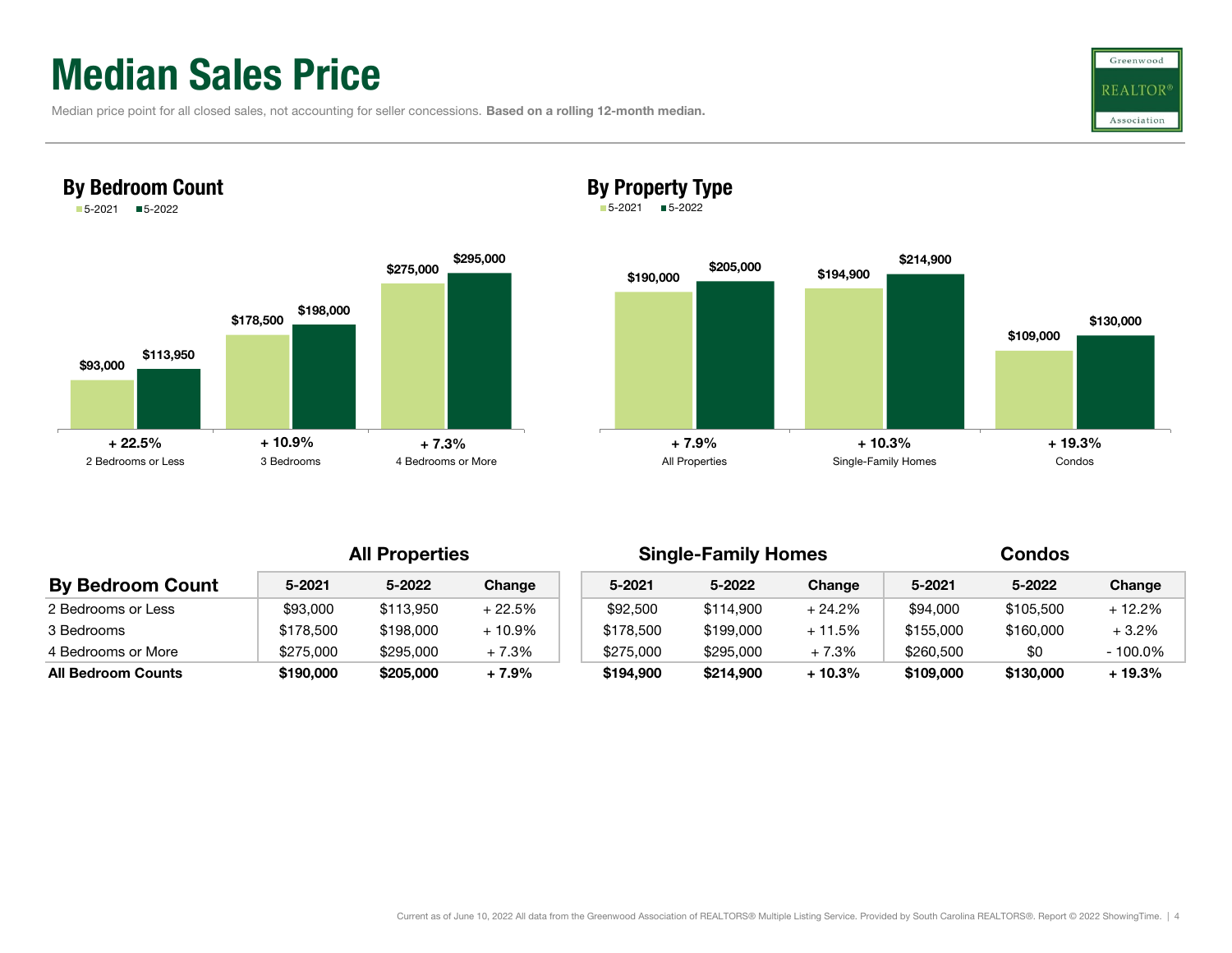## Percent of List Price Received

 Percentage found when dividing a property's sales price by its last list price, then taking the average for all properties sold, not accounting for seller concessions. Based on a rolling 12-month average.





### 98.1%97.4% 97.3%98.7%By Bedroom Count 5-2021 5-2022



97.8%



| <b>By Price Range</b>   | $5 - 2021$ | 5-2022 | Change   | $5 - 2021$ | 5-2022 | Change   | 5-2021  | 5-2022  | Change     |  |
|-------------------------|------------|--------|----------|------------|--------|----------|---------|---------|------------|--|
| \$100,000 and Below     | 95.0%      | 93.3%  | $-1.8%$  | 94.6%      | 92.6%  | $-2.1%$  | 97.3%   | $0.0\%$ | $-100.0\%$ |  |
| \$100,001 to \$150,000  | 97.7%      | 99.7%  | $+2.0\%$ | 97.4%      | 99.8%  | $+2.5%$  | 101.0%  | 97.8%   | $-3.2%$    |  |
| \$150,001 to \$200,000  | 98.5%      | 99.1%  | $+0.6%$  | 98.7%      | 99.1%  | $+0.4\%$ | 100.0%  | 94.4%   | $-5.6%$    |  |
| \$200,001 to \$300,000  | 98.2%      | 98.5%  | $+0.3%$  | 98.2%      | 98.5%  | $+0.3%$  | 94.5%   | 100.8%  | $+6.7%$    |  |
| \$300,001 and Above     | 97.8%      | 98.5%  | $+0.7%$  | 97.8%      | 98.5%  | $+0.7%$  | $0.0\%$ | $0.0\%$ | --         |  |
| <b>All Price Ranges</b> | 97.6%      | 98.2%  | $+0.6\%$ | 97.5%      | 98.2%  | $+0.7%$  | 99.3%   | 97.7%   | - 1.6%     |  |

| <b>By Bedroom Count</b>   | 5-2021 | 5-2022 | Change | 5-2021 | 5-2022 | Change   | 5-2021  | 5-2022 | Change  |
|---------------------------|--------|--------|--------|--------|--------|----------|---------|--------|---------|
| 2 Bedrooms or Less        | 96.1%  | 97.3%  | + 1.2% | 95.6%  | 96.9%  | + 1.4%   | 99.8%   | 96.8%  | $-3.0%$ |
| 3 Bedrooms                | 98.1%  | 98.7%  | + 0.6% | 98.1%  | 98.7%  | $+0.6\%$ | 98.5%   | 100.0% | + 1.5%  |
| 4 Bedrooms or More        | 97.4%  | 97.8%  | + 0.4% | 97.5%  | 97.8%  | $+0.3%$  | $0.0\%$ | 0.0%   | $- -$   |
| <b>All Bedroom Counts</b> | 97.6%  | 98.2%  | + 0.6% | 97.5%  | 98.2%  | $+0.7%$  | 99.3%   | 97.7%  | - 1.6%  |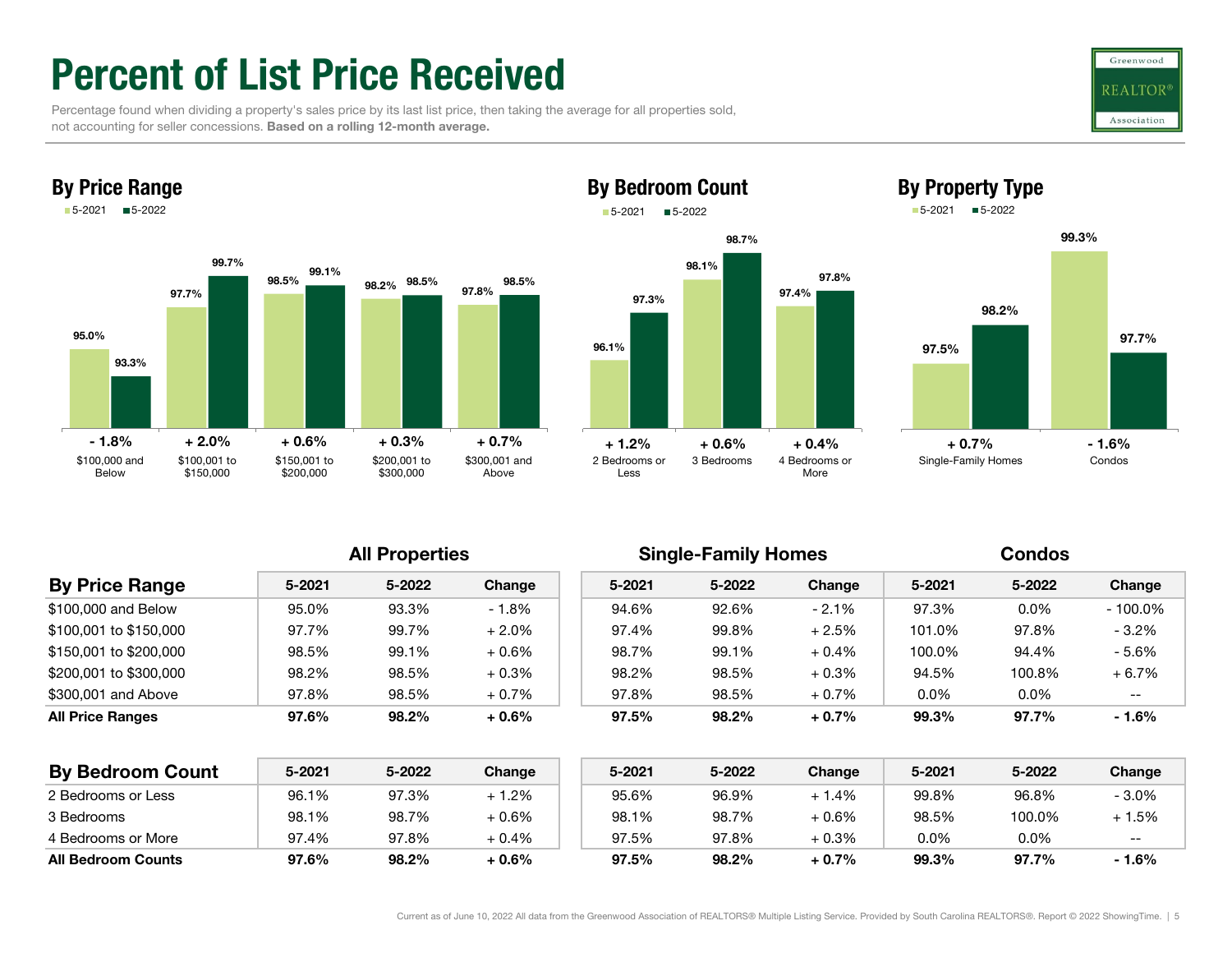### Inventory of Homes for Sale

The number of properties available for sale in active status at the end of the most recent month. Based on one month of activity.









| <b>By Price Range</b>  | $5 - 2021$ | 5-2022 | Change   | $5 - 2021$ | 5-2022 | Change    | 5-2021 | 5-2022 | Change     |
|------------------------|------------|--------|----------|------------|--------|-----------|--------|--------|------------|
| \$100,000 and Below    | 36         | 27     | - 25.0%  | 33         | 26     | $-21.2\%$ |        |        | - 66.7%    |
| \$100,001 to \$150,000 | 26         | 17     | - 34.6%  | 26         | 15     | - 42.3%   |        |        | $- -$      |
| \$150,001 to \$200,000 | 37         | 15     | - 59.5%  | 35         | 15     | $-57.1\%$ | റ      |        | $-100.0\%$ |
| \$200,001 to \$300,000 | 31         | 56     | $+80.6%$ | 31         | 53     | $+71.0\%$ |        |        | $- -$      |
| \$300,001 and Above    | 56         | 77     | $+37.5%$ | 55         | 77     | $+40.0\%$ |        |        | $-100.0\%$ |
| All Price Ranges       | 187        | 193    | $+3.2%$  | 181        | 187    | $+3.3%$   | 6      | 6      | $0.0\%$    |
|                        |            |        |          |            |        |           |        |        |            |

| <b>By Bedroom Count</b>   | 5-2021 | 5-2022 | Change   | 5-2021 | 5-2022 | Change  | 5-2021 | 5-2022 | Change  |
|---------------------------|--------|--------|----------|--------|--------|---------|--------|--------|---------|
| 2 Bedrooms or Less        | 32     | 23     | - 28.1%  | 29     | 19     | - 34.5% |        |        | + 33.3% |
| 3 Bedrooms                | 104    | 83     | - 20.2%  | 101    | 81     | - 19.8% |        |        | - 33.3% |
| 4 Bedrooms or More        | 51     | 87     | $+70.6%$ | 51     | 87     | 70.6%   |        |        | $- -$   |
| <b>All Bedroom Counts</b> | 187    | 193    | $+3.2\%$ | 181    | 187    | $+3.3%$ |        |        | $0.0\%$ |